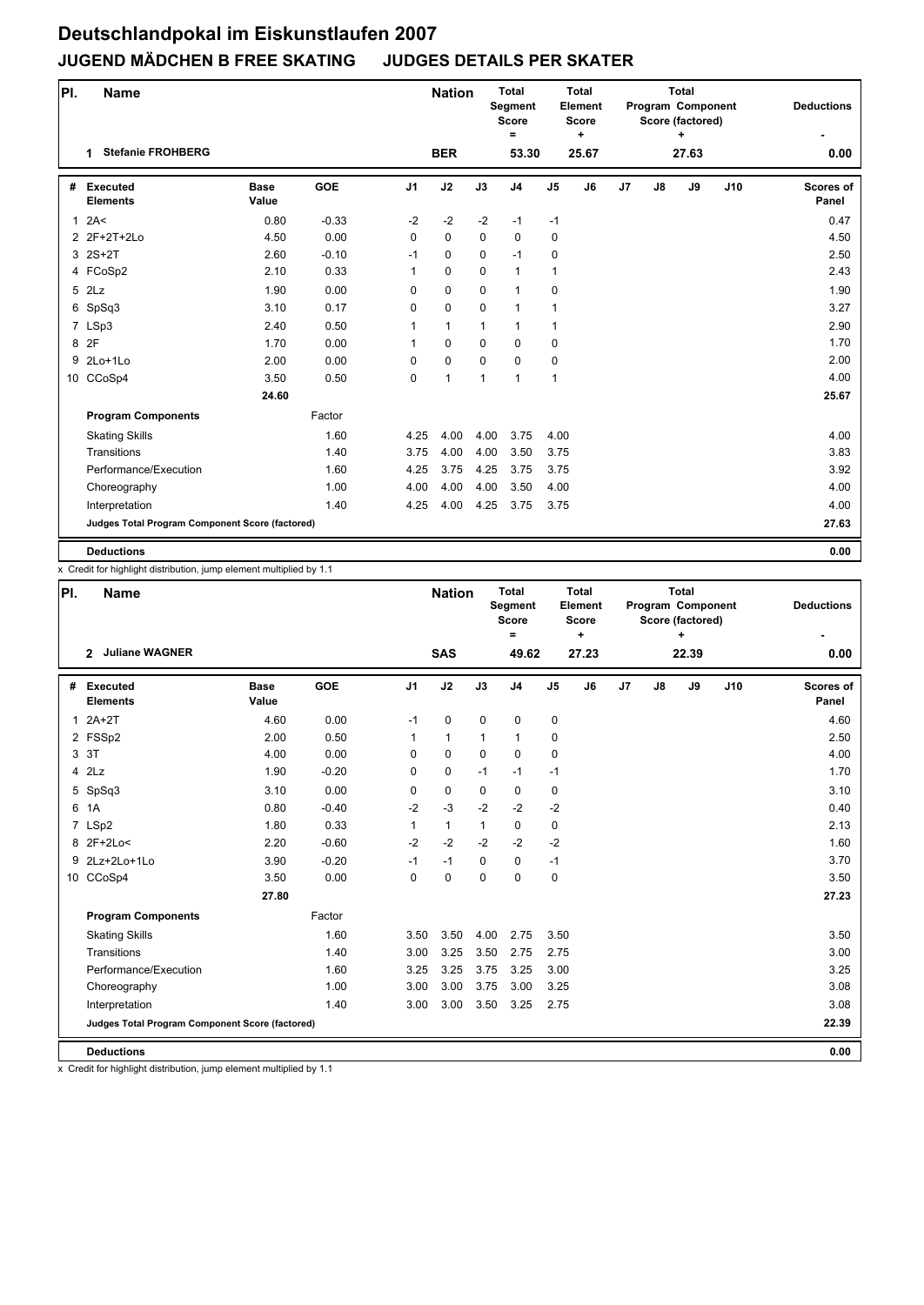| PI.            | <b>Name</b>                                     |                      |                   |                | <b>Nation</b> |              | <b>Total</b><br>Segment<br><b>Score</b><br>$\equiv$ |                | <b>Total</b><br>Element<br><b>Score</b><br>٠ |    |               | <b>Total</b><br>Program Component<br>Score (factored)<br>÷ |     | <b>Deductions</b>         |
|----------------|-------------------------------------------------|----------------------|-------------------|----------------|---------------|--------------|-----------------------------------------------------|----------------|----------------------------------------------|----|---------------|------------------------------------------------------------|-----|---------------------------|
|                | Pascale HÖHN<br>3                               |                      |                   |                | <b>BER</b>    |              | 49.09                                               |                | 23.70                                        |    |               | 25.89                                                      |     | 0.50                      |
| #              | <b>Executed</b><br><b>Elements</b>              | <b>Base</b><br>Value | <b>GOE</b>        | J <sub>1</sub> | J2            | J3           | J <sub>4</sub>                                      | J <sub>5</sub> | J6                                           | J7 | $\mathsf{J}8$ | J9                                                         | J10 | <b>Scores of</b><br>Panel |
|                | $12A+2T$                                        | 4.60                 | 1.00              | 1              | $\mathbf{1}$  | $\mathbf{1}$ | $\mathbf 0$                                         | 1              |                                              |    |               |                                                            |     | 5.60                      |
|                | 2 2F+2T+2T                                      | 4.30                 | 0.33              | 1              | $\Omega$      | $\Omega$     | $\mathbf{1}$                                        | 1              |                                              |    |               |                                                            |     | 4.63                      |
| 3              | 1A                                              | 0.80                 | 0.00              | 0              | $\Omega$      | $\Omega$     | $\mathbf 0$                                         | 0              |                                              |    |               |                                                            |     | 0.80                      |
|                | 4 FCSp2                                         | 2.00                 | 0.00              | $\Omega$       | $\Omega$      | $\Omega$     | $\mathbf 0$                                         | 0              |                                              |    |               |                                                            |     | 2.00                      |
|                | 5 SpSq1                                         | 1.80                 | 0.17              | 0              | 0             | $\Omega$     | $\mathbf{1}$                                        | $\mathbf{1}$   |                                              |    |               |                                                            |     | 1.97                      |
| 6              | $1F+2T$                                         | 1.80                 | 0.00              | 0              | 0             | $\Omega$     | $\Omega$                                            | 0              |                                              |    |               |                                                            |     | 1.80                      |
| $\overline{7}$ | 2Lo                                             | 1.50                 | 0.00              | 0              | 0             | $\Omega$     | $\mathbf 0$                                         | 0              |                                              |    |               |                                                            |     | 1.50                      |
|                | 8 LSp1                                          | 1.50                 | 0.00              | $\Omega$       | $\Omega$      | $\Omega$     | $-1$                                                | 0              |                                              |    |               |                                                            |     | 1.50                      |
| 9              | 2Lz                                             | 1.90                 | $-1.00$           | -3             | $-3$          | $-3$         | $-3$                                                | $-3$           |                                              |    |               |                                                            |     | 0.90                      |
|                | 10 CCoSp3                                       | 3.00                 | 0.00              | 0              | 0             | 0            | $\mathbf 0$                                         | 0              |                                              |    |               |                                                            |     | 3.00                      |
|                |                                                 | 23.20                |                   |                |               |              |                                                     |                |                                              |    |               |                                                            |     | 23.70                     |
|                | <b>Program Components</b>                       |                      | Factor            |                |               |              |                                                     |                |                                              |    |               |                                                            |     |                           |
|                | <b>Skating Skills</b>                           |                      | 1.60              | 4.00           | 3.75          | 4.00         | 3.25                                                | 4.00           |                                              |    |               |                                                            |     | 3.92                      |
|                | Transitions                                     |                      | 1.40              | 3.75           | 4.00          | 3.00         | 3.00                                                | 3.75           |                                              |    |               |                                                            |     | 3.50                      |
|                | Performance/Execution                           |                      | 1.60              | 4.00           | 3.75          | 3.50         | 3.00                                                | 4.00           |                                              |    |               |                                                            |     | 3.75                      |
|                | Choreography                                    |                      | 1.00              | 3.75           | 4.00          | 3.25         | 3.25                                                | 3.75           |                                              |    |               |                                                            |     | 3.58                      |
|                | Interpretation                                  |                      | 1.40              | 4.00           | 3.75          | 3.25         | 3.00                                                | 4.00           |                                              |    |               |                                                            |     | 3.67                      |
|                | Judges Total Program Component Score (factored) |                      |                   |                |               |              |                                                     |                |                                              |    |               |                                                            |     | 25.89                     |
|                | <b>Deductions</b>                               |                      | $-0.50$<br>Falls: |                |               |              |                                                     |                |                                              |    |               |                                                            |     | $-0.50$                   |

x Credit for highlight distribution, jump element multiplied by 1.1

| PI.            | Name                                            |                      |                   |                | <b>Nation</b> |              | <b>Total</b><br>Segment<br><b>Score</b><br>$\equiv$ |                | <b>Total</b><br>Element<br><b>Score</b><br>$\ddot{}$ |    |    | <b>Total</b><br>Program Component<br>Score (factored)<br>÷ |     | <b>Deductions</b>         |
|----------------|-------------------------------------------------|----------------------|-------------------|----------------|---------------|--------------|-----------------------------------------------------|----------------|------------------------------------------------------|----|----|------------------------------------------------------------|-----|---------------------------|
|                | 4 Svenja MÜLLER                                 |                      |                   |                | B-W           |              | 47.73                                               |                | 23.47                                                |    |    | 24.76                                                      |     | 0.50                      |
| #              | <b>Executed</b><br><b>Elements</b>              | <b>Base</b><br>Value | <b>GOE</b>        | J <sub>1</sub> | J2            | J3           | J <sub>4</sub>                                      | J <sub>5</sub> | J <sub>6</sub>                                       | J7 | J8 | J9                                                         | J10 | <b>Scores of</b><br>Panel |
| $\mathbf{1}$   | 2A                                              | 3.30                 | $-2.10$           | $-3$           | $-3$          | $-3$         | $-3$                                                | $-3$           |                                                      |    |    |                                                            |     | 1.20                      |
|                | 2 2F+2T+2Lo                                     | 4.50                 | 0.00              | $\Omega$       | 0             | $\mathbf{1}$ | $\mathbf 0$                                         | 0              |                                                      |    |    |                                                            |     | 4.50                      |
|                | 3 FSSp2                                         | 2.00                 | 0.00              | 0              | $\Omega$      | $\Omega$     | $\Omega$                                            | 0              |                                                      |    |    |                                                            |     | 2.00                      |
|                | 4 2Lz+2T                                        | 3.20                 | 0.00              | 0              | 0             | 0            | $\mathbf 0$                                         | 0              |                                                      |    |    |                                                            |     | 3.20                      |
|                | 5 SpSq3                                         | 3.10                 | 0.00              | $\Omega$       | 0             | $\Omega$     | $\mathbf 0$                                         | 0              |                                                      |    |    |                                                            |     | 3.10                      |
| 6              | 2F                                              | 1.70                 | 0.00              | 0              | 0             | $\Omega$     | $\mathbf 0$                                         | 0              |                                                      |    |    |                                                            |     | 1.70                      |
| $\overline{7}$ | CCoSp3                                          | 3.00                 | 0.00              | 0              | 0             | $\Omega$     | $\Omega$                                            | $\mathbf{1}$   |                                                      |    |    |                                                            |     | 3.00                      |
| 8              | 1Lz                                             | 0.60                 | $-0.03$           | $\Omega$       | $-1$          | $-1$         | $\Omega$                                            | 0              |                                                      |    |    |                                                            |     | 0.57                      |
| 9              | 2F                                              | 1.70                 | 0.00              | 0              | 0             | $\Omega$     | $\mathbf 0$                                         | 0              |                                                      |    |    |                                                            |     | 1.70                      |
|                | 10 CoSp3                                        | 2.50                 | 0.00              | 0              | 0             | $\Omega$     | $\Omega$                                            | 1              |                                                      |    |    |                                                            |     | 2.50                      |
|                |                                                 | 25.60                |                   |                |               |              |                                                     |                |                                                      |    |    |                                                            |     | 23.47                     |
|                | <b>Program Components</b>                       |                      | Factor            |                |               |              |                                                     |                |                                                      |    |    |                                                            |     |                           |
|                | <b>Skating Skills</b>                           |                      | 1.60              | 3.75           | 4.00          | 4.00         | 3.50                                                | 3.50           |                                                      |    |    |                                                            |     | 3.75                      |
|                | Transitions                                     |                      | 1.40              | 3.25           | 4.00          | 3.25         | 3.25                                                | 3.25           |                                                      |    |    |                                                            |     | 3.25                      |
|                | Performance/Execution                           |                      | 1.60              | 3.50           | 3.75          | 4.00         | 3.50                                                | 3.25           |                                                      |    |    |                                                            |     | 3.58                      |
|                | Choreography                                    |                      | 1.00              | 3.50           | 3.75          | 3.75         | 3.25                                                | 3.50           |                                                      |    |    |                                                            |     | 3.58                      |
|                | Interpretation                                  |                      | 1.40              | 3.50           | 3.75          | 3.75         | 3.25                                                | 3.25           |                                                      |    |    |                                                            |     | 3.50                      |
|                | Judges Total Program Component Score (factored) |                      |                   |                |               |              |                                                     |                |                                                      |    |    |                                                            |     | 24.76                     |
|                | <b>Deductions</b>                               |                      | $-0.50$<br>Falls: |                |               |              |                                                     |                |                                                      |    |    |                                                            |     | $-0.50$                   |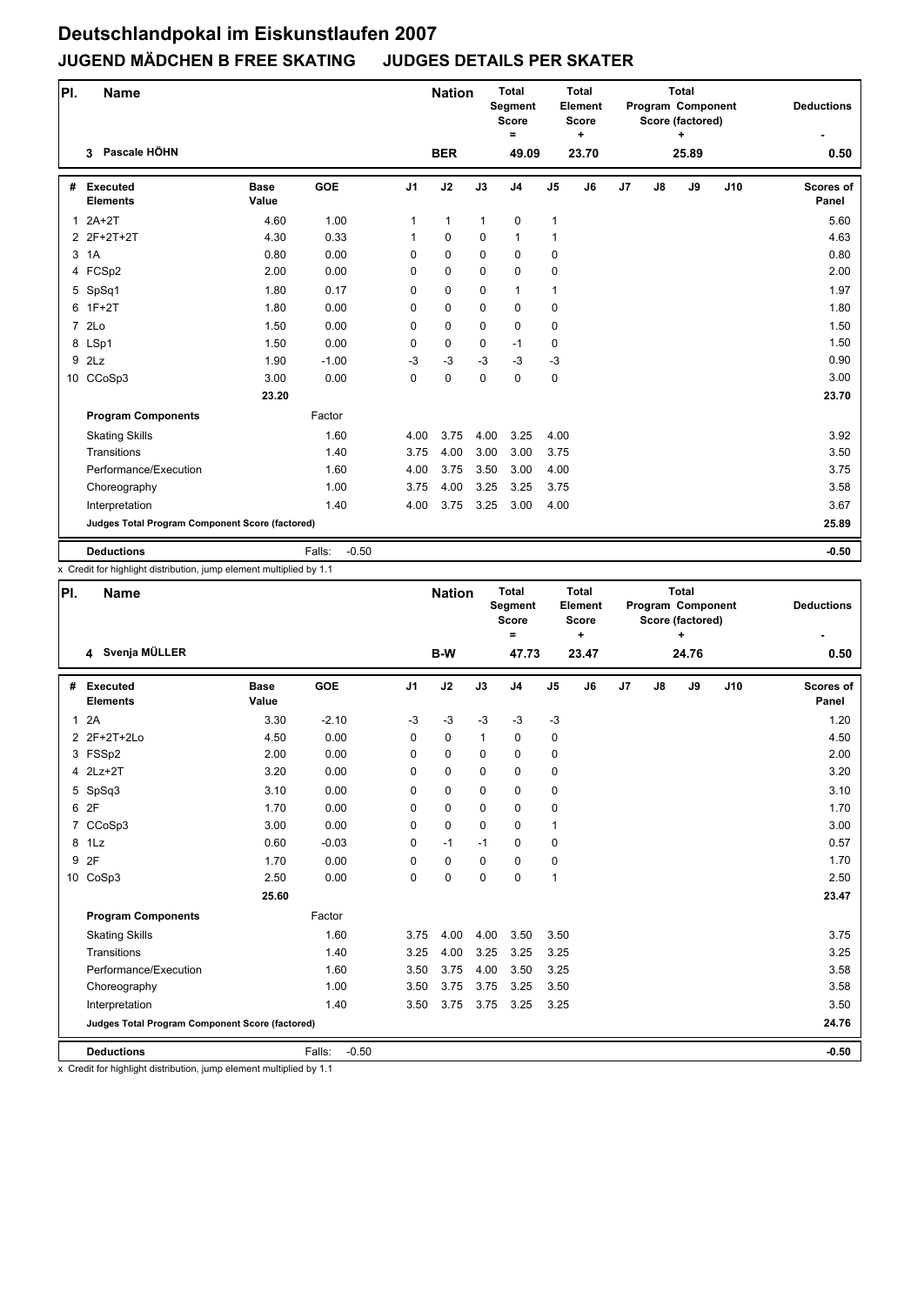| PI. | <b>Name</b>                                     |                      |            |                | <b>Nation</b> |              | <b>Total</b><br>Segment<br><b>Score</b><br>$\equiv$ |                | Total<br>Element<br><b>Score</b><br>$\ddot{}$ |    |               | <b>Total</b><br>Program Component<br>Score (factored)<br>÷ |     | <b>Deductions</b>         |
|-----|-------------------------------------------------|----------------------|------------|----------------|---------------|--------------|-----------------------------------------------------|----------------|-----------------------------------------------|----|---------------|------------------------------------------------------------|-----|---------------------------|
|     | <b>Megan TROGER</b><br>5                        |                      |            |                | <b>BAY</b>    |              | 45.96                                               |                | 23.97                                         |    |               | 21.99                                                      |     | 0.00                      |
| #   | Executed<br><b>Elements</b>                     | <b>Base</b><br>Value | <b>GOE</b> | J <sub>1</sub> | J2            | J3           | J <sub>4</sub>                                      | J <sub>5</sub> | J6                                            | J7 | $\mathsf{J}8$ | J9                                                         | J10 | <b>Scores of</b><br>Panel |
|     | 1.1A                                            | 0.80                 | 0.00       | 0              | 0             | $\pmb{0}$    | $\mathbf 0$                                         | 0              |                                               |    |               |                                                            |     | 0.80                      |
|     | 2 2F+2T                                         | 3.00                 | 0.00       | 1              | 0             | $\mathbf 0$  | 0                                                   | 0              |                                               |    |               |                                                            |     | 3.00                      |
|     | 3 2Lz+2T+2T                                     | 4.50                 | 0.00       | 0              | 0             | $\Omega$     | $\mathbf 0$                                         | 0              |                                               |    |               |                                                            |     | 4.50                      |
|     | 4 FCSp1                                         | 1.70                 | 0.00       | 0              | 0             | 0            | $\mathbf 0$                                         | 0              |                                               |    |               |                                                            |     | 1.70                      |
|     | 5 SpSq4                                         | 3.40                 | 0.00       | 0              | 0             | $\Omega$     | $\mathbf 0$                                         | 0              |                                               |    |               |                                                            |     | 3.40                      |
|     | $62S+2T$                                        | 2.60                 | 0.00       | 0              | $-1$          | 0            | $\mathbf 0$                                         | 0              |                                               |    |               |                                                            |     | 2.60                      |
|     | 7 CCoSp3                                        | 3.00                 | 0.00       | 0              | 0             | 0            | $-1$                                                | 0              |                                               |    |               |                                                            |     | 3.00                      |
|     | 8 2F                                            | 1.70                 | 0.00       | 0              | 0             | $\Omega$     | $\mathbf 0$                                         | 0              |                                               |    |               |                                                            |     | 1.70                      |
| 9   | 2Lz                                             | 1.90                 | $-0.30$    | 0              | $-1$          | $-1$         | $-1$                                                | $-1$           |                                               |    |               |                                                            |     | 1.60                      |
|     | 10 LSp1                                         | 1.50                 | 0.17       | $\mathbf{1}$   | 0             | $\mathbf{1}$ | $\mathbf 0$                                         | 0              |                                               |    |               |                                                            |     | 1.67                      |
|     |                                                 | 24.10                |            |                |               |              |                                                     |                |                                               |    |               |                                                            |     | 23.97                     |
|     | <b>Program Components</b>                       |                      | Factor     |                |               |              |                                                     |                |                                               |    |               |                                                            |     |                           |
|     | <b>Skating Skills</b>                           |                      | 1.60       | 3.25           | 3.25          | 3.25         | 3.25                                                | 3.25           |                                               |    |               |                                                            |     | 3.25                      |
|     | Transitions                                     |                      | 1.40       | 3.00           | 3.25          | 2.75         | 3.00                                                | 3.00           |                                               |    |               |                                                            |     | 3.00                      |
|     | Performance/Execution                           |                      | 1.60       | 3.25           | 3.00          | 3.00         | 3.25                                                | 3.25           |                                               |    |               |                                                            |     | 3.17                      |
|     | Choreography                                    |                      | 1.00       | 3.00           | 3.25          | 3.00         | 2.75                                                | 3.25           |                                               |    |               |                                                            |     | 3.08                      |
|     | Interpretation                                  |                      | 1.40       | 3.25           | 3.25          | 3.25         | 3.00                                                | 3.00           |                                               |    |               |                                                            |     | 3.17                      |
|     | Judges Total Program Component Score (factored) |                      |            |                |               |              |                                                     |                |                                               |    |               |                                                            |     | 21.99                     |
|     | <b>Deductions</b>                               |                      |            |                |               |              |                                                     |                |                                               |    |               |                                                            |     | 0.00                      |

x Credit for highlight distribution, jump element multiplied by 1.1

| PI. | <b>Name</b>                                     |                      |                   |                | <b>Nation</b> |             | <b>Total</b><br>Segment<br><b>Score</b><br>$\equiv$ |                | Total<br>Element<br><b>Score</b><br>÷ |                |    | <b>Total</b><br>Program Component<br>Score (factored)<br>$\ddot{}$ |     | <b>Deductions</b>         |
|-----|-------------------------------------------------|----------------------|-------------------|----------------|---------------|-------------|-----------------------------------------------------|----------------|---------------------------------------|----------------|----|--------------------------------------------------------------------|-----|---------------------------|
|     | <b>Jessica EXNER</b><br>6                       |                      |                   |                | B-W           |             | 45.51                                               |                | 22.20                                 |                |    | 24.31                                                              |     | 1.00                      |
| #   | Executed<br><b>Elements</b>                     | <b>Base</b><br>Value | <b>GOE</b>        | J <sub>1</sub> | J2            | J3          | J <sub>4</sub>                                      | J <sub>5</sub> | J6                                    | J <sub>7</sub> | J8 | J9                                                                 | J10 | <b>Scores of</b><br>Panel |
|     | 1 FSSp2                                         | 2.00                 | 0.00              | 0              | 0             | $\mathbf 0$ | 0                                                   | 0              |                                       |                |    |                                                                    |     | 2.00                      |
|     | $2$ $2A+2T$                                     | 4.60                 | 0.00              | $\mathbf 0$    | $\mathbf 0$   | $\mathbf 0$ | $\mathbf 0$                                         | 0              |                                       |                |    |                                                                    |     | 4.60                      |
|     | 3 2Lo+2T                                        | 2.80                 | $-1.00$           | $-3$           | $-3$          | $-3$        | $-3$                                                | $-3$           |                                       |                |    |                                                                    |     | 1.80                      |
|     | 4 2Lz+2T                                        | 3.20                 | $-0.30$           | $-1$           | $-1$          | $-1$        | $-1$                                                | $-1$           |                                       |                |    |                                                                    |     | 2.90                      |
|     | 5 SpSq3                                         | 3.10                 | 0.00              | $\Omega$       | $\mathbf 0$   | $\Omega$    | $\mathbf 0$                                         | $\mathbf{1}$   |                                       |                |    |                                                                    |     | 3.10                      |
|     | 6 2F                                            | 1.70                 | $-0.60$           | $-2$           | $-2$          | $-2$        | $-1$                                                | $-2$           |                                       |                |    |                                                                    |     | 1.10                      |
| 7   | CCoSp3                                          | 3.00                 | 0.00              | $\Omega$       | 0             | $-1$        | $\mathbf 0$                                         | 0              |                                       |                |    |                                                                    |     | 3.00                      |
|     | $8$ 2A<                                         | 0.80                 | $-0.50$           | $-3$           | $-3$          | $-3$        | $-3$                                                | $-3$           |                                       |                |    |                                                                    |     | 0.30                      |
| 9   | 2Lz                                             | 1.90                 | $-0.20$           | 0              | $-1$          | $-1$        | 0                                                   | $-1$           |                                       |                |    |                                                                    |     | 1.70                      |
|     | 10 CoSp1                                        | 1.70                 | 0.00              | $\Omega$       | $\mathbf 0$   | $\mathbf 0$ | $\mathbf 0$                                         | 0              |                                       |                |    |                                                                    |     | 1.70                      |
|     |                                                 | 24.80                |                   |                |               |             |                                                     |                |                                       |                |    |                                                                    |     | 22.20                     |
|     | <b>Program Components</b>                       |                      | Factor            |                |               |             |                                                     |                |                                       |                |    |                                                                    |     |                           |
|     | <b>Skating Skills</b>                           |                      | 1.60              | 3.75           | 3.75          | 3.50        | 3.25                                                | 3.50           |                                       |                |    |                                                                    |     | 3.58                      |
|     | Transitions                                     |                      | 1.40              | 3.75           | 3.75          | 3.50        | 2.50                                                | 3.25           |                                       |                |    |                                                                    |     | 3.50                      |
|     | Performance/Execution                           |                      | 1.60              | 3.50           | 3.50          | 3.75        | 2.75                                                | 3.25           |                                       |                |    |                                                                    |     | 3.42                      |
|     | Choreography                                    |                      | 1.00              | 3.75           | 3.75          | 3.00        | 2.75                                                | 3.50           |                                       |                |    |                                                                    |     | 3.42                      |
|     | Interpretation                                  |                      | 1.40              | 3.50           | 3.50          | 3.25        | 3.00                                                | 3.50           |                                       |                |    |                                                                    |     | 3.42                      |
|     | Judges Total Program Component Score (factored) |                      |                   |                |               |             |                                                     |                |                                       |                |    |                                                                    |     | 24.31                     |
|     | <b>Deductions</b>                               |                      | Falls:<br>$-1.00$ |                |               |             |                                                     |                |                                       |                |    |                                                                    |     | $-1.00$                   |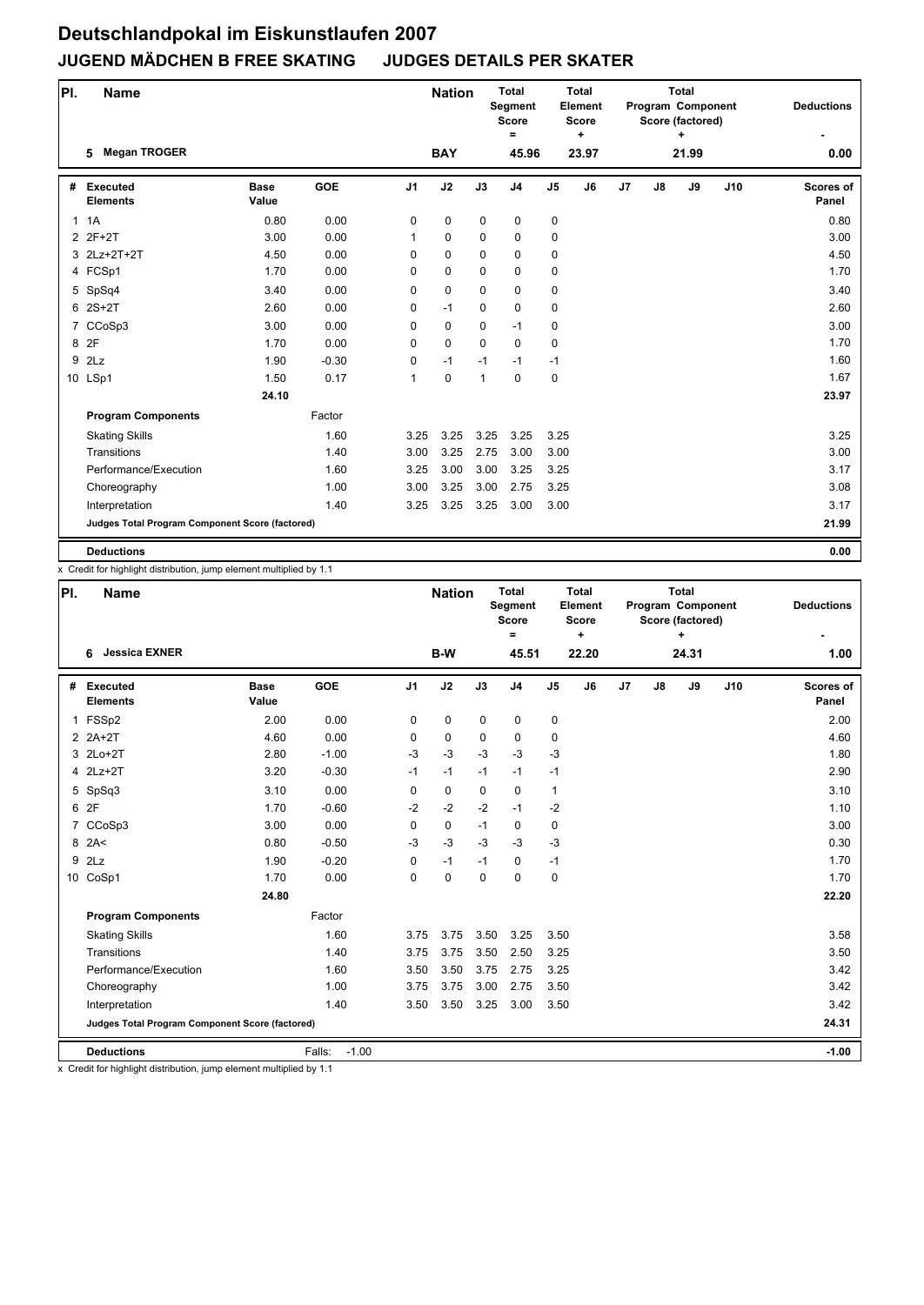| PI.   | <b>Name</b>                                     |                      |            |                | <b>Nation</b> |             | <b>Total</b><br>Segment<br><b>Score</b><br>$\equiv$ |                | <b>Total</b><br>Element<br><b>Score</b><br>$\ddot{}$ |    |               | <b>Total</b><br>Program Component<br>Score (factored)<br>÷ |     | <b>Deductions</b>         |
|-------|-------------------------------------------------|----------------------|------------|----------------|---------------|-------------|-----------------------------------------------------|----------------|------------------------------------------------------|----|---------------|------------------------------------------------------------|-----|---------------------------|
|       | <b>Tirza-Alisha IMENKAMP</b><br>7               |                      |            |                | <b>NRW</b>    |             | 45.17                                               |                | 23.26                                                |    |               | 22.91                                                      |     | 1.00                      |
| #     | <b>Executed</b><br><b>Elements</b>              | <b>Base</b><br>Value | <b>GOE</b> | J <sub>1</sub> | J2            | J3          | J <sub>4</sub>                                      | J <sub>5</sub> | J6                                                   | J7 | $\mathsf{J}8$ | J9                                                         | J10 | <b>Scores of</b><br>Panel |
| 1     | 2Lz+2T+2Lo                                      | 4.70                 | 0.00       | 0              | 0             | $\mathbf 0$ | $\mathbf 0$                                         | 0              |                                                      |    |               |                                                            |     | 4.70                      |
|       | $2$ 1A+2T                                       | 2.10                 | 0.00       | 0              | $\Omega$      | $\Omega$    | $\mathbf 0$                                         | 0              |                                                      |    |               |                                                            |     | 2.10                      |
|       | 3 FCSp1                                         | 1.70                 | 0.00       | $\Omega$       | 0             | $\mathbf 0$ | $\mathbf 0$                                         | 0              |                                                      |    |               |                                                            |     | 1.70                      |
|       | 4 2F+2T                                         | 3.00                 | 0.33       | 1              | $\Omega$      | $\Omega$    | $\mathbf{1}$                                        | $\mathbf{1}$   |                                                      |    |               |                                                            |     | 3.33                      |
| 5     | 2S                                              | 1.30                 | 0.00       | 0              | $\Omega$      | $\Omega$    | $\Omega$                                            | 0              |                                                      |    |               |                                                            |     | 1.30                      |
|       | 6 FCoSp1                                        | 1.70                 | 0.00       | 0              | $\Omega$      | $\Omega$    | $\Omega$                                            | 0              |                                                      |    |               |                                                            |     | 1.70                      |
| 7     | SpSq3                                           | 3.10                 | 0.00       | 0              | $\Omega$      | $\Omega$    | $\mathbf 0$                                         | 0              |                                                      |    |               |                                                            |     | 3.10                      |
| 8     | 1A                                              | 0.80                 | 0.00       | $\Omega$       | $\Omega$      | $\Omega$    | $\Omega$                                            | 0              |                                                      |    |               |                                                            |     | 0.80                      |
| 9     | CCoSp2                                          | 2.50                 | 0.00       | 0              | 0             | 1           | $-1$                                                | 0              |                                                      |    |               |                                                            |     | 2.50                      |
| 10 2F |                                                 | 1.70                 | 0.33       | $\mathbf{1}$   | 1             | 1           | $\mathbf 0$                                         | 0              |                                                      |    |               |                                                            |     | 2.03                      |
|       |                                                 | 22.60                |            |                |               |             |                                                     |                |                                                      |    |               |                                                            |     | 23.26                     |
|       | <b>Program Components</b>                       |                      | Factor     |                |               |             |                                                     |                |                                                      |    |               |                                                            |     |                           |
|       | <b>Skating Skills</b>                           |                      | 1.60       | 3.50           | 3.50          | 3.75        | 3.25                                                | 3.25           |                                                      |    |               |                                                            |     | 3.42                      |
|       | Transitions                                     |                      | 1.40       | 2.75           | 3.75          | 3.75        | 2.75                                                | 2.50           |                                                      |    |               |                                                            |     | 3.08                      |
|       | Performance/Execution                           |                      | 1.60       | 3.00           | 3.50          | 4.00        | 3.50                                                | 2.75           |                                                      |    |               |                                                            |     | 3.33                      |
|       | Choreography                                    |                      | 1.00       | 2.75           | 3.50          | 4.00        | 3.50                                                | 2.50           |                                                      |    |               |                                                            |     | 3.25                      |
|       | Interpretation                                  |                      | 1.40       | 3.00           | 3.50          | 4.00        | 3.25                                                | 2.50           |                                                      |    |               |                                                            |     | 3.25                      |
|       | Judges Total Program Component Score (factored) |                      |            |                |               |             |                                                     |                |                                                      |    |               |                                                            |     | 22.91                     |
|       | <b>Deductions</b>                               | Music violation:     | $-1.00$    |                |               |             |                                                     |                |                                                      |    |               |                                                            |     | $-1.00$                   |

x Credit for highlight distribution, jump element multiplied by 1.1

| PI. | <b>Name</b>                                     |                      |                   |                | <b>Nation</b> |             | <b>Total</b><br>Segment<br><b>Score</b><br>$=$ |                | Total<br>Element<br><b>Score</b><br>÷ |                |    | <b>Total</b><br>Program Component<br>Score (factored)<br>÷ |     | <b>Deductions</b>         |
|-----|-------------------------------------------------|----------------------|-------------------|----------------|---------------|-------------|------------------------------------------------|----------------|---------------------------------------|----------------|----|------------------------------------------------------------|-----|---------------------------|
|     | <b>Laura WENDT</b><br>8                         |                      |                   |                | <b>NRW</b>    |             | 43.21                                          |                | 21.70                                 |                |    | 22.51                                                      |     | 1.00                      |
| #   | <b>Executed</b><br><b>Elements</b>              | <b>Base</b><br>Value | GOE               | J <sub>1</sub> | J2            | J3          | J <sub>4</sub>                                 | J <sub>5</sub> | J6                                    | J <sub>7</sub> | J8 | J9                                                         | J10 | <b>Scores of</b><br>Panel |
| 1   | $2A+2T$                                         | 4.60                 | 0.00              | 0              | 0             | 0           | 0                                              | 0              |                                       |                |    |                                                            |     | 4.60                      |
|     | 2 2Lz+2T+2Lo                                    | 4.70                 | $-0.60$           | $-3$           | $-2$          | $-2$        | $-2$                                           | $-2$           |                                       |                |    |                                                            |     | 4.10                      |
|     | 3 CSp1                                          | 1.20                 | 0.00              | $\Omega$       | $\mathbf 0$   | $\Omega$    | $\mathbf 0$                                    | 0              |                                       |                |    |                                                            |     | 1.20                      |
|     | 4 2A                                            | 3.30                 | 0.00              | 0              | $\pmb{0}$     | $\mathbf 0$ | 0                                              | 0              |                                       |                |    |                                                            |     | 3.30                      |
|     | $5$ 1F+1T                                       | 0.90                 | $-0.10$           | $-1$           | $-2$          | $-1$        | $-1$                                           | 0              |                                       |                |    |                                                            |     | 0.80                      |
|     | 6 FCSp1                                         | 1.70                 | $-0.10$           | 0              | $-1$          | $-1$        | 0                                              | 0              |                                       |                |    |                                                            |     | 1.60                      |
|     | 72Lz                                            | 1.90                 | $-1.00$           | $-3$           | $-3$          | $-3$        | $-3$                                           | $-3$           |                                       |                |    |                                                            |     | 0.90                      |
| 8   | SISt1                                           | 1.80                 | 0.00              | $\Omega$       | $\mathbf 0$   | $\mathbf 0$ | $\mathbf 0$                                    | 0              |                                       |                |    |                                                            |     | 1.80                      |
| 9   | 2F                                              | 1.70                 | 0.00              | $\mathbf 0$    | $\mathbf 0$   | $\Omega$    | $\mathbf 0$                                    | 0              |                                       |                |    |                                                            |     | 1.70                      |
|     | 10 CCoSp1                                       | 2.00                 | $-0.30$           | $-1$           | $-1$          | $-1$        | $-1$                                           | 0              |                                       |                |    |                                                            |     | 1.70                      |
|     |                                                 | 23.80                |                   |                |               |             |                                                |                |                                       |                |    |                                                            |     | 21.70                     |
|     | <b>Program Components</b>                       |                      | Factor            |                |               |             |                                                |                |                                       |                |    |                                                            |     |                           |
|     | <b>Skating Skills</b>                           |                      | 1.60              | 3.50           | 3.50          | 3.75        | 2.75                                           | 3.25           |                                       |                |    |                                                            |     | 3.42                      |
|     | <b>Transitions</b>                              |                      | 1.40              | 3.25           | 3.50          | 3.25        | 2.50                                           | 2.75           |                                       |                |    |                                                            |     | 3.08                      |
|     | Performance/Execution                           |                      | 1.60              | 3.00           | 3.25          | 3.50        | 2.25                                           | 3.00           |                                       |                |    |                                                            |     | 3.08                      |
|     | Choreography                                    |                      | 1.00              | 3.50           | 3.50          | 3.00        | 2.75                                           | 3.25           |                                       |                |    |                                                            |     | 3.25                      |
|     | Interpretation                                  |                      | 1.40              | 3.25           | 3.50          | 3.50        | 2.50                                           | 3.00           |                                       |                |    |                                                            |     | 3.25                      |
|     | Judges Total Program Component Score (factored) |                      |                   |                |               |             |                                                |                |                                       |                |    |                                                            |     | 22.51                     |
|     | <b>Deductions</b>                               |                      | $-1.00$<br>Falls: |                |               |             |                                                |                |                                       |                |    |                                                            |     | $-1.00$                   |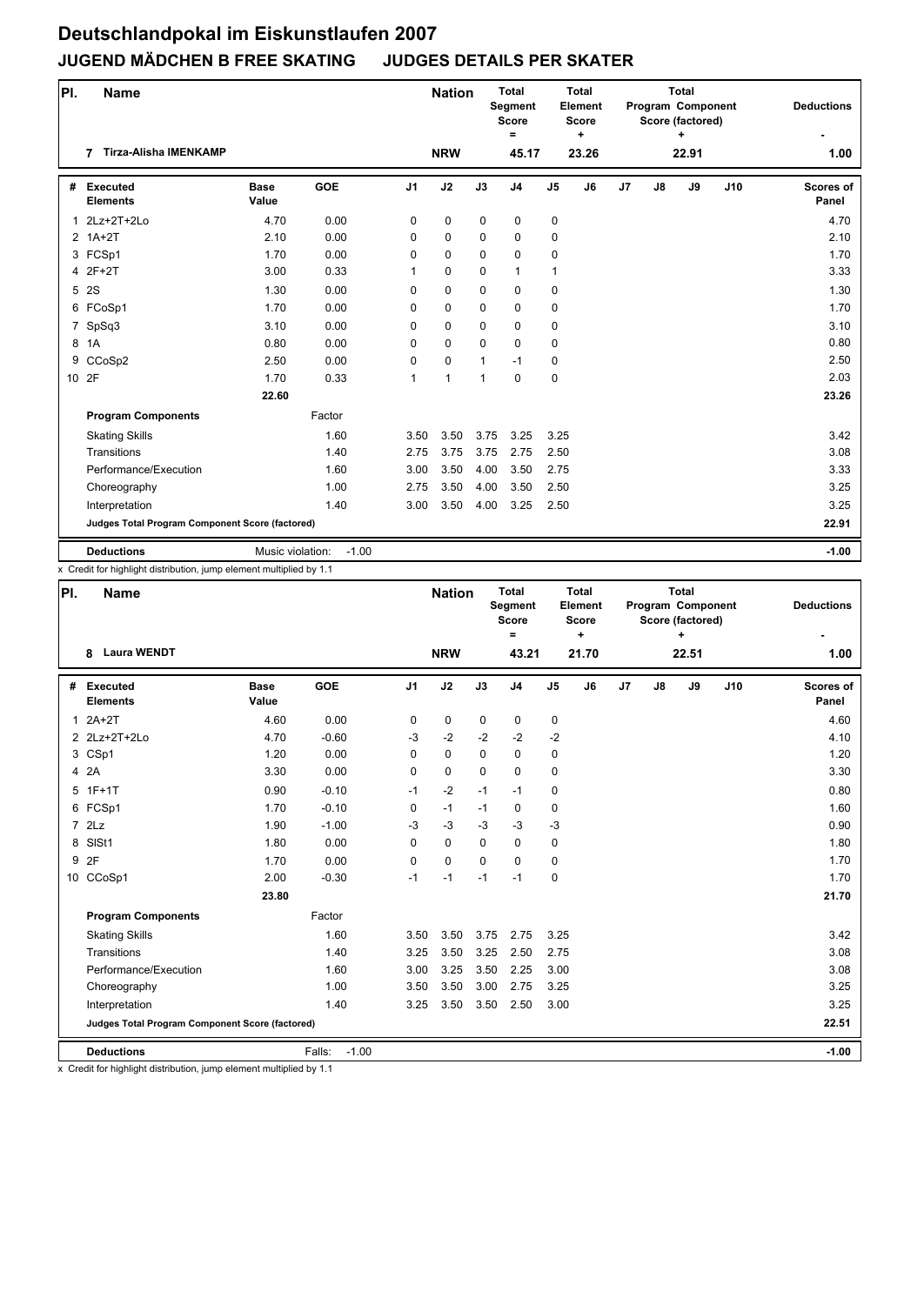| PI.          | <b>Name</b>                                     |                      |            |                | <b>Nation</b> |             | <b>Total</b><br>Segment<br><b>Score</b><br>$\equiv$ |                | <b>Total</b><br>Element<br><b>Score</b><br>٠ |    |    | Total<br>Program Component<br>Score (factored)<br>٠ |     | <b>Deductions</b>         |
|--------------|-------------------------------------------------|----------------------|------------|----------------|---------------|-------------|-----------------------------------------------------|----------------|----------------------------------------------|----|----|-----------------------------------------------------|-----|---------------------------|
|              | <b>Jennifer NITSCHE</b><br>9                    |                      |            |                | <b>THR</b>    |             | 42.68                                               |                | 21.20                                        |    |    | 21.48                                               |     | 0.00                      |
| #            | <b>Executed</b><br><b>Elements</b>              | <b>Base</b><br>Value | <b>GOE</b> | J <sub>1</sub> | J2            | J3          | J <sub>4</sub>                                      | J <sub>5</sub> | J <sub>6</sub>                               | J7 | J8 | J9                                                  | J10 | <b>Scores of</b><br>Panel |
| $\mathbf{1}$ | 2F                                              | 1.70                 | 0.00       | 0              | $\pmb{0}$     | 0           | 0                                                   | 1              |                                              |    |    |                                                     |     | 1.70                      |
|              | 2 2Lo+2Lo                                       | 3.00                 | 0.00       | 0              | $\mathbf 0$   | $\mathbf 0$ | $\mathbf 0$                                         | 0              |                                              |    |    |                                                     |     | 3.00                      |
|              | 3 1A                                            | 0.80                 | 0.00       | 0              | $\mathbf 0$   | $\Omega$    | $\mathbf 0$                                         | 0              |                                              |    |    |                                                     |     | 0.80                      |
|              | 4 CCoSp1                                        | 2.00                 | $-0.20$    | $-1$           | $-1$          | $\mathbf 0$ | $-1$                                                | 0              |                                              |    |    |                                                     |     | 1.80                      |
|              | 5 2Lz+2T+2Lo                                    | 4.70                 | 0.00       | $\mathbf 0$    | 0             | $\mathbf 0$ | $\mathbf 0$                                         | 0              |                                              |    |    |                                                     |     | 4.70                      |
|              | 6 2F+2T                                         | 3.00                 | $-0.20$    | $-1$           | 0             | $\mathbf 0$ | $-1$                                                | $-1$           |                                              |    |    |                                                     |     | 2.80                      |
|              | 7 FCSp1                                         | 1.70                 | 0.00       | 0              | 0             | $\Omega$    | $-1$                                                | 0              |                                              |    |    |                                                     |     | 1.70                      |
|              | 8 SpSq1                                         | 1.80                 | 0.00       | 0              | $\mathbf 0$   | $\mathbf 0$ | $\mathbf 0$                                         | 0              |                                              |    |    |                                                     |     | 1.80                      |
|              | 9 2F                                            | 1.70                 | 0.00       | $-1$           | $\mathbf 0$   | $\mathbf 0$ | $\mathbf 0$                                         | 0              |                                              |    |    |                                                     |     | 1.70                      |
|              | 10 LSp1                                         | 1.50                 | $-0.30$    | $-1$           | $-1$          | $\mathbf 0$ | $-1$                                                | $-1$           |                                              |    |    |                                                     |     | 1.20                      |
|              |                                                 | 21.90                |            |                |               |             |                                                     |                |                                              |    |    |                                                     |     | 21.20                     |
|              | <b>Program Components</b>                       |                      | Factor     |                |               |             |                                                     |                |                                              |    |    |                                                     |     |                           |
|              | <b>Skating Skills</b>                           |                      | 1.60       | 3.00           | 3.50          | 3.75        | 2.75                                                | 3.25           |                                              |    |    |                                                     |     | 3.25                      |
|              | Transitions                                     |                      | 1.40       | 2.75           | 3.50          | 3.50        | 2.50                                                | 2.75           |                                              |    |    |                                                     |     | 3.00                      |
|              | Performance/Execution                           |                      | 1.60       | 3.00           | 3.25          | 3.50        | 2.50                                                | 2.75           |                                              |    |    |                                                     |     | 3.00                      |
|              | Choreography                                    |                      | 1.00       | 3.00           | 3.50          | 3.25        | 2.75                                                | 3.00           |                                              |    |    |                                                     |     | 3.08                      |
|              | Interpretation                                  |                      | 1.40       | 2.75           | 3.50          | 3.75        | 2.50                                                | 2.75           |                                              |    |    |                                                     |     | 3.00                      |
|              | Judges Total Program Component Score (factored) |                      |            |                |               |             |                                                     |                |                                              |    |    |                                                     |     | 21.48                     |
|              | <b>Deductions</b>                               |                      |            |                |               |             |                                                     |                |                                              |    |    |                                                     |     | 0.00                      |

x Credit for highlight distribution, jump element multiplied by 1.1

| PI.          | <b>Name</b>                                     |                      |         |                | <b>Nation</b> |              | <b>Total</b><br>Segment<br><b>Score</b><br>$\equiv$ |                | <b>Total</b><br>Element<br><b>Score</b><br>÷ |    |    | <b>Total</b><br>Program Component<br>Score (factored)<br>٠ |     | <b>Deductions</b>         |
|--------------|-------------------------------------------------|----------------------|---------|----------------|---------------|--------------|-----------------------------------------------------|----------------|----------------------------------------------|----|----|------------------------------------------------------------|-----|---------------------------|
|              | <b>Aline MAI</b><br>10                          |                      |         |                | <b>BER</b>    |              | 42.04                                               |                | 21.60                                        |    |    | 20.44                                                      |     | 0.00                      |
| #            | <b>Executed</b><br><b>Elements</b>              | <b>Base</b><br>Value | GOE     | J <sub>1</sub> | J2            | J3           | J <sub>4</sub>                                      | J <sub>5</sub> | J6                                           | J7 | J8 | J9                                                         | J10 | <b>Scores of</b><br>Panel |
| $\mathbf{1}$ | 2A                                              | 3.30                 | $-0.70$ | $-1$           | $-1$          | $-1$         | $-1$                                                | $-1$           |                                              |    |    |                                                            |     | 2.60                      |
|              | 2 LSp1                                          | 1.50                 | 0.00    | 0              | 0             | $\Omega$     | $\mathbf 0$                                         | 0              |                                              |    |    |                                                            |     | 1.50                      |
|              | 3 2F+2T                                         | 3.00                 | 0.00    | 0              | 0             | $\Omega$     | $\Omega$                                            | 0              |                                              |    |    |                                                            |     | 3.00                      |
|              | 4 1F                                            | 0.50                 | 0.00    | 0              | 0             | $\mathbf 0$  | $\mathbf 0$                                         | 0              |                                              |    |    |                                                            |     | 0.50                      |
|              | 5 FCSp1                                         | 1.70                 | 0.00    | 0              | 0             | $\Omega$     | $-2$                                                | 0              |                                              |    |    |                                                            |     | 1.70                      |
|              | 6 2Lz+2T                                        | 3.20                 | 0.00    |                | 0             | $\Omega$     | $\mathbf 0$                                         | 0              |                                              |    |    |                                                            |     | 3.20                      |
|              | $7.1A+2T$                                       | 2.10                 | 0.00    | 1              | $\Omega$      | $\Omega$     | $\Omega$                                            | 0              |                                              |    |    |                                                            |     | 2.10                      |
|              | 8 SpSq2                                         | 2.30                 | 0.00    | 0              | $\mathbf{1}$  | $\Omega$     | $\Omega$                                            | 0              |                                              |    |    |                                                            |     | 2.30                      |
| 9            | 2F                                              | 1.70                 | 0.00    | 0              | 0             | $\mathbf{1}$ | $\mathbf 0$                                         | 0              |                                              |    |    |                                                            |     | 1.70                      |
|              | 10 CCoSp3                                       | 3.00                 | 0.00    | 0              | 0             | $\mathbf 0$  | $-1$                                                | 0              |                                              |    |    |                                                            |     | 3.00                      |
|              |                                                 | 22.30                |         |                |               |              |                                                     |                |                                              |    |    |                                                            |     | 21.60                     |
|              | <b>Program Components</b>                       |                      | Factor  |                |               |              |                                                     |                |                                              |    |    |                                                            |     |                           |
|              | <b>Skating Skills</b>                           |                      | 1.60    | 3.25           | 3.00          | 2.75         | 3.25                                                | 3.25           |                                              |    |    |                                                            |     | 3.17                      |
|              | Transitions                                     |                      | 1.40    | 3.00           | 3.00          | 2.25         | 2.75                                                | 2.75           |                                              |    |    |                                                            |     | 2.83                      |
|              | Performance/Execution                           |                      | 1.60    | 2.75           | 2.75          | 2.75         | 3.00                                                | 3.25           |                                              |    |    |                                                            |     | 2.83                      |
|              | Choreography                                    |                      | 1.00    | 3.25           | 3.00          | 2.25         | 2.75                                                | 3.00           |                                              |    |    |                                                            |     | 2.92                      |
|              | Interpretation                                  |                      | 1.40    | 2.75           | 2.75          | 2.50         | 3.00                                                | 3.00           |                                              |    |    |                                                            |     | 2.83                      |
|              | Judges Total Program Component Score (factored) |                      |         |                |               |              |                                                     |                |                                              |    |    |                                                            |     | 20.44                     |
|              | <b>Deductions</b>                               |                      |         |                |               |              |                                                     |                |                                              |    |    |                                                            |     | 0.00                      |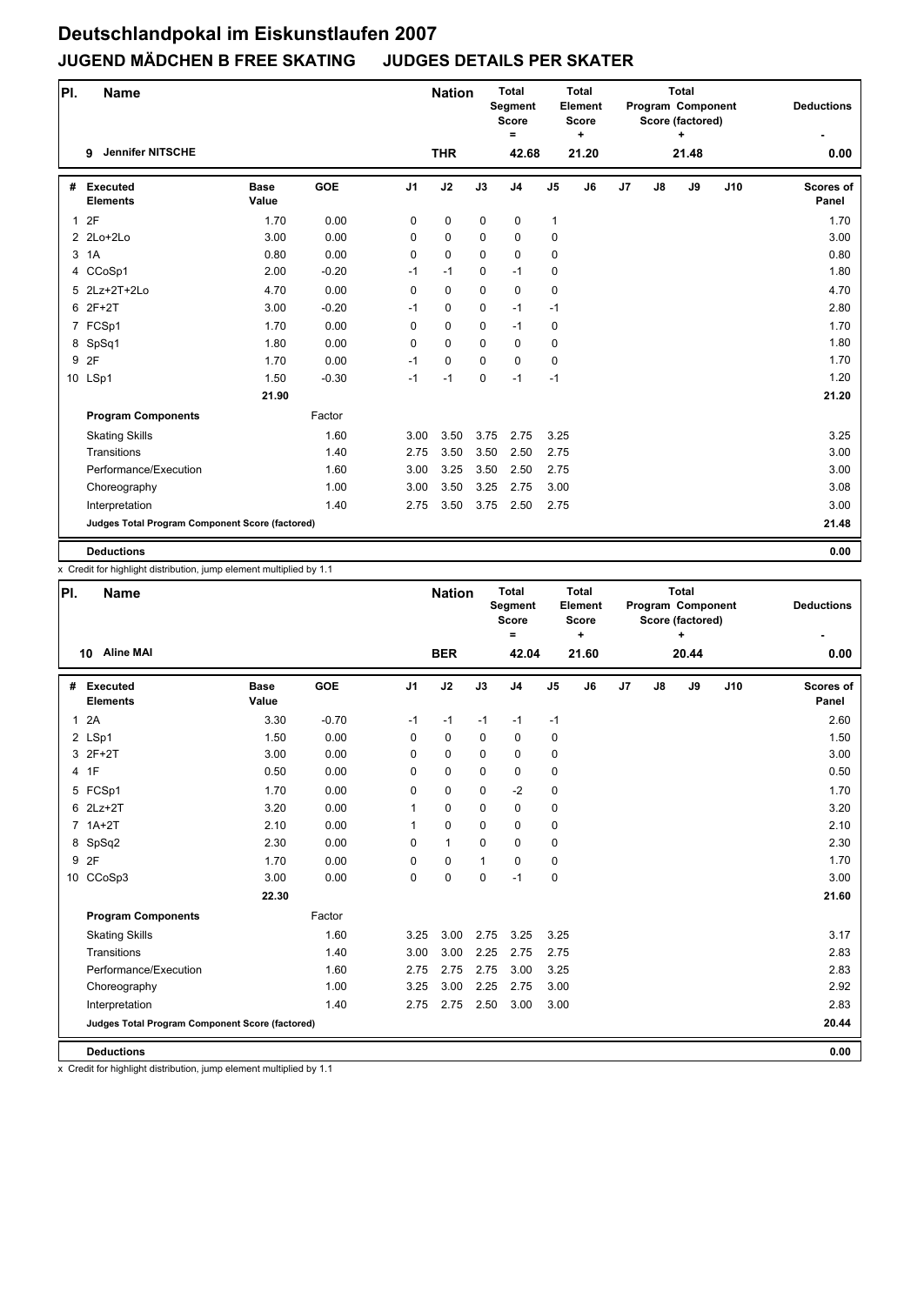| PI.            | <b>Name</b>                                     |                      |            |                | <b>Nation</b> |              | <b>Total</b><br>Segment<br><b>Score</b><br>$\equiv$ |                | Total<br>Element<br><b>Score</b><br>÷ |    |               | <b>Total</b><br>Program Component<br>Score (factored)<br>÷ |     | <b>Deductions</b>  |
|----------------|-------------------------------------------------|----------------------|------------|----------------|---------------|--------------|-----------------------------------------------------|----------------|---------------------------------------|----|---------------|------------------------------------------------------------|-----|--------------------|
|                | <b>Lisa KIRSCHNER</b><br>11                     |                      |            |                | <b>BAY</b>    |              | 41.47                                               |                | 18.97                                 |    |               | 22.50                                                      |     | 0.00               |
| #              | <b>Executed</b><br><b>Elements</b>              | <b>Base</b><br>Value | <b>GOE</b> | J <sub>1</sub> | J2            | J3           | J <sub>4</sub>                                      | J <sub>5</sub> | J6                                    | J7 | $\mathsf{J}8$ | J9                                                         | J10 | Scores of<br>Panel |
|                | 1.1A                                            | 0.80                 | 0.00       | 0              | 0             | $\mathbf 0$  | $\mathbf 0$                                         | 0              |                                       |    |               |                                                            |     | 0.80               |
|                | 2 2Lz+2T+2T                                     | 4.50                 | 0.00       | 0              | 0             | $\mathbf 0$  | $\mathbf 0$                                         | 0              |                                       |    |               |                                                            |     | 4.50               |
|                | 3 2F+2T                                         | 3.00                 | $-0.40$    | $-2$           | $-1$          | $-1$         | $-1$                                                | $-2$           |                                       |    |               |                                                            |     | 2.60               |
|                | 4 FCSp1                                         | 1.70                 | 0.00       | 0              | 0             | $\mathbf 0$  | 0                                                   | 0              |                                       |    |               |                                                            |     | 1.70               |
|                | 5 LSp1                                          | 1.50                 | 0.17       | $\mathbf{1}$   | 0             | $\mathbf{1}$ | $\mathbf 0$                                         | 0              |                                       |    |               |                                                            |     | 1.67               |
|                | 6 2Lo                                           | 1.50                 | 0.00       | 0              | $\Omega$      | 0            | $\mathbf 0$                                         | 0              |                                       |    |               |                                                            |     | 1.50               |
| $\overline{7}$ | SpSq2                                           | 2.30                 | 0.00       | 0              | 0             | $\Omega$     | $\mathbf 0$                                         | 0              |                                       |    |               |                                                            |     | 2.30               |
|                | 8 2Lz                                           | 1.90                 | 0.00       | 0              | 0             | 0            | $\mathbf 0$                                         | $-1$           |                                       |    |               |                                                            |     | 1.90               |
|                | 9 2F*+2T*+Lo*                                   | 0.00                 | 0.00       |                |               |              |                                                     |                |                                       |    |               |                                                            |     | 0.00               |
|                | 10 CCoSp1                                       | 2.00                 | 0.00       | 0              | $-1$          | $\mathbf 0$  | $\mathbf 0$                                         | 0              |                                       |    |               |                                                            |     | 2.00               |
|                |                                                 | 19.20                |            |                |               |              |                                                     |                |                                       |    |               |                                                            |     | 18.97              |
|                | <b>Program Components</b>                       |                      | Factor     |                |               |              |                                                     |                |                                       |    |               |                                                            |     |                    |
|                | <b>Skating Skills</b>                           |                      | 1.60       | 3.50           | 3.25          | 3.50         | 3.00                                                | 3.25           |                                       |    |               |                                                            |     | 3.33               |
|                | Transitions                                     |                      | 1.40       | 3.00           | 3.50          | 3.00         | 2.75                                                | 3.00           |                                       |    |               |                                                            |     | 3.00               |
|                | Performance/Execution                           |                      | 1.60       | 3.25           | 3.25          | 3.50         | 3.00                                                | 3.25           |                                       |    |               |                                                            |     | 3.25               |
|                | Choreography                                    |                      | 1.00       | 3.00           | 3.50          | 3.50         | 3.25                                                | 3.25           |                                       |    |               |                                                            |     | 3.33               |
|                | Interpretation                                  |                      | 1.40       | 3.25           | 3.25          | 3.00         | 3.00                                                | 3.25           |                                       |    |               |                                                            |     | 3.17               |
|                | Judges Total Program Component Score (factored) |                      |            |                |               |              |                                                     |                |                                       |    |               |                                                            |     | 22.50              |
|                | <b>Deductions</b>                               |                      |            |                |               |              |                                                     |                |                                       |    |               |                                                            |     | 0.00               |

x Credit for highlight distribution, jump element multiplied by 1.1

| PI.          | <b>Name</b>                                     |                      |                   |                | <b>Nation</b> |             | <b>Total</b><br>Segment<br><b>Score</b><br>$\equiv$ |                | Total<br>Element<br>Score<br>÷ |    |    | <b>Total</b><br>Program Component<br>Score (factored)<br>÷ |     | <b>Deductions</b>  |
|--------------|-------------------------------------------------|----------------------|-------------------|----------------|---------------|-------------|-----------------------------------------------------|----------------|--------------------------------|----|----|------------------------------------------------------------|-----|--------------------|
|              | <b>Marina BORTIN</b><br>12                      |                      |                   |                | <b>BRE</b>    |             | 39.33                                               |                | 20.90                          |    |    | 18.93                                                      |     | 0.50               |
| #            | Executed<br><b>Elements</b>                     | <b>Base</b><br>Value | <b>GOE</b>        | J <sub>1</sub> | J2            | J3          | J <sub>4</sub>                                      | J <sub>5</sub> | J6                             | J7 | J8 | J9                                                         | J10 | Scores of<br>Panel |
| $\mathbf{1}$ | 2A                                              | 3.30                 | $-2.10$           | $-3$           | $-3$          | $-3$        | $-3$                                                | $-3$           |                                |    |    |                                                            |     | 1.20               |
|              | 2 2F+2T                                         | 3.00                 | 0.00              | $\mathbf 0$    | 0             | $\mathbf 0$ | 0                                                   | 0              |                                |    |    |                                                            |     | 3.00               |
|              | 3 CoSp3                                         | 2.50                 | 0.00              | 0              | $\mathbf 0$   | $\mathbf 0$ | $\mathbf 0$                                         | 0              |                                |    |    |                                                            |     | 2.50               |
|              | 4 2Lz+1T+1Lo                                    | 2.80                 | $-0.10$           | 0              | $-1$          | $-1$        | $\mathbf 0$                                         | 0              |                                |    |    |                                                            |     | 2.70               |
| 5            | 2Lo                                             | 1.50                 | 0.00              | $\Omega$       | $\mathbf 0$   | $\Omega$    | $\mathbf 0$                                         | 0              |                                |    |    |                                                            |     | 1.50               |
|              | 6 2Lz+2T                                        | 3.20                 | 0.00              | 0              | $-1$          | $\Omega$    | $\Omega$                                            | 0              |                                |    |    |                                                            |     | 3.20               |
|              | 7 FCSp1                                         | 1.70                 | $-0.10$           | 0              | $-1$          | $-1$        | $\mathbf 0$                                         | 0              |                                |    |    |                                                            |     | 1.60               |
| 8            | SISt1                                           | 1.80                 | 0.00              | $\Omega$       | $\Omega$      | $\Omega$    | $\mathbf 0$                                         | 0              |                                |    |    |                                                            |     | 1.80               |
| 9            | 2F                                              | 1.70                 | 0.00              | $\Omega$       | 0             | $\Omega$    | $\Omega$                                            | 0              |                                |    |    |                                                            |     | 1.70               |
|              | 10 CCoSp1                                       | 2.00                 | $-0.30$           | $-1$           | $-1$          | $-1$        | $-1$                                                | 0              |                                |    |    |                                                            |     | 1.70               |
|              |                                                 | 23.50                |                   |                |               |             |                                                     |                |                                |    |    |                                                            |     | 20.90              |
|              | <b>Program Components</b>                       |                      | Factor            |                |               |             |                                                     |                |                                |    |    |                                                            |     |                    |
|              | <b>Skating Skills</b>                           |                      | 1.60              | 2.50           | 2.75          | 2.75        | 3.00                                                | 3.00           |                                |    |    |                                                            |     | 2.83               |
|              | Transitions                                     |                      | 1.40              | 2.50           | 2.75          | 2.00        | 2.50                                                | 2.75           |                                |    |    |                                                            |     | 2.58               |
|              | Performance/Execution                           |                      | 1.60              | 2.75           | 2.50          | 2.50        | 2.75                                                | 3.00           |                                |    |    |                                                            |     | 2.67               |
|              | Choreography                                    |                      | 1.00              | 2.75           | 2.75          | 2.25        | 2.50                                                | 3.00           |                                |    |    |                                                            |     | 2.67               |
|              | Interpretation                                  |                      | 1.40              | 2.75           | 2.75          | 2.25        | 2.75                                                | 3.00           |                                |    |    |                                                            |     | 2.75               |
|              | Judges Total Program Component Score (factored) |                      |                   |                |               |             |                                                     |                |                                |    |    |                                                            |     | 18.93              |
|              | <b>Deductions</b>                               |                      | $-0.50$<br>Falls: |                |               |             |                                                     |                |                                |    |    |                                                            |     | $-0.50$            |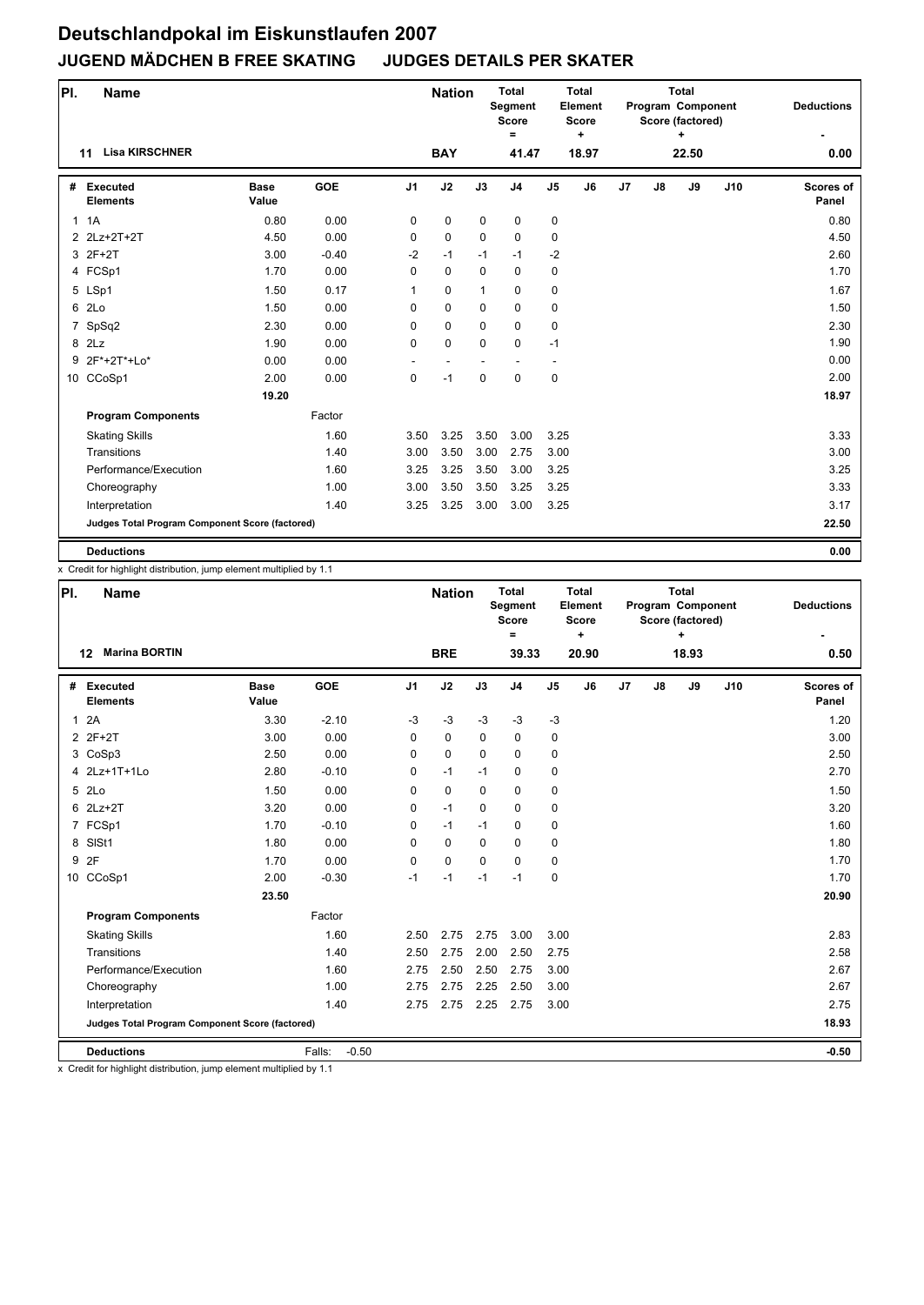| PI.            | <b>Name</b>                                     |                      |                   |                | <b>Nation</b> |          | <b>Total</b><br>Segment<br><b>Score</b><br>$\equiv$ |                | <b>Total</b><br>Element<br><b>Score</b><br>٠ |    |               | <b>Total</b><br>Program Component<br>Score (factored)<br>÷ |     | <b>Deductions</b>         |
|----------------|-------------------------------------------------|----------------------|-------------------|----------------|---------------|----------|-----------------------------------------------------|----------------|----------------------------------------------|----|---------------|------------------------------------------------------------|-----|---------------------------|
|                | <b>Katharina HELWERT</b><br>13                  |                      |                   |                | <b>BAY</b>    |          | 38.77                                               |                | 21.57                                        |    |               | 18.20                                                      |     | 1.00                      |
| #              | <b>Executed</b><br><b>Elements</b>              | <b>Base</b><br>Value | <b>GOE</b>        | J <sub>1</sub> | J2            | J3       | J <sub>4</sub>                                      | J <sub>5</sub> | J6                                           | J7 | $\mathsf{J}8$ | J9                                                         | J10 | <b>Scores of</b><br>Panel |
|                | $1$ $2Lz+2Lo$                                   | 3.40                 | $-0.10$           | 0              | $-1$          | $-1$     | $\mathbf 0$                                         | 0              |                                              |    |               |                                                            |     | 3.30                      |
|                | $2$ $2A+2T$                                     | 4.60                 | $-0.70$           | $-1$           | $-1$          | $-1$     | $-1$                                                | $-1$           |                                              |    |               |                                                            |     | 3.90                      |
|                | 3 2F+2Lo+2Lo<                                   | 3.70                 | $-0.60$           | $-3$           | $-2$          | $-2$     | $-2$                                                | $-2$           |                                              |    |               |                                                            |     | 3.10                      |
|                | 4 LSp1                                          | 1.50                 | 0.00              | $\Omega$       | $-1$          | $\Omega$ | $\Omega$                                            | 0              |                                              |    |               |                                                            |     | 1.50                      |
|                | 5 2F                                            | 1.70                 | 0.00              | 0              | 0             | 0        | $-1$                                                | 0              |                                              |    |               |                                                            |     | 1.70                      |
| 6              | 2A<                                             | 0.80                 | $-0.50$           | $-3$           | $-3$          | $-3$     | $-3$                                                | $-3$           |                                              |    |               |                                                            |     | 0.30                      |
| $\overline{7}$ | SpSq3                                           | 3.10                 | 0.00              | 0              | 0             | 0        | $\mathbf 0$                                         | 0              |                                              |    |               |                                                            |     | 3.10                      |
|                | 8 FSSp1                                         | 1.70                 | 0.00              | $\Omega$       | $\Omega$      | $\Omega$ | $\Omega$                                            | 0              |                                              |    |               |                                                            |     | 1.70                      |
|                | $9$ 2Lz<                                        | 0.60                 | $-0.13$           | $-1$           | $-2$          | $-2$     | $-1$                                                | $-1$           |                                              |    |               |                                                            |     | 0.47                      |
|                | 10 CCoSp2                                       | 2.50                 | 0.00              | 0              | 0             | 0        | $\mathbf 0$                                         | $-1$           |                                              |    |               |                                                            |     | 2.50                      |
|                |                                                 | 23.60                |                   |                |               |          |                                                     |                |                                              |    |               |                                                            |     | 21.57                     |
|                | <b>Program Components</b>                       |                      | Factor            |                |               |          |                                                     |                |                                              |    |               |                                                            |     |                           |
|                | <b>Skating Skills</b>                           |                      | 1.60              | 2.75           | 2.75          | 2.75     | 2.75                                                | 2.75           |                                              |    |               |                                                            |     | 2.75                      |
|                | Transitions                                     |                      | 1.40              | 2.50           | 2.75          | 2.00     | 2.50                                                | 2.75           |                                              |    |               |                                                            |     | 2.58                      |
|                | Performance/Execution                           |                      | 1.60              | 2.50           | 2.50          | 2.50     | 2.75                                                | 2.50           |                                              |    |               |                                                            |     | 2.50                      |
|                | Choreography                                    |                      | 1.00              | 2.75           | 2.75          | 2.25     | 2.50                                                | 2.50           |                                              |    |               |                                                            |     | 2.58                      |
|                | Interpretation                                  |                      | 1.40              | 2.50           | 2.75          | 2.00     | 2.75                                                | 2.50           |                                              |    |               |                                                            |     | 2.58                      |
|                | Judges Total Program Component Score (factored) |                      |                   |                |               |          |                                                     |                |                                              |    |               |                                                            |     | 18.20                     |
|                | <b>Deductions</b>                               |                      | $-1.00$<br>Falls: |                |               |          |                                                     |                |                                              |    |               |                                                            |     | $-1.00$                   |

x Credit for highlight distribution, jump element multiplied by 1.1

| PI.<br><b>Name</b> |                                                 |                      |            |                | <b>Nation</b> |             | <b>Total</b><br>Segment<br><b>Score</b><br>$\equiv$ |                | Total<br>Element<br><b>Score</b><br>÷ |    |               | <b>Total</b><br>Program Component<br>Score (factored)<br>٠ | <b>Deductions</b> |                           |
|--------------------|-------------------------------------------------|----------------------|------------|----------------|---------------|-------------|-----------------------------------------------------|----------------|---------------------------------------|----|---------------|------------------------------------------------------------|-------------------|---------------------------|
|                    | <b>Anne Katrin MANGNER</b><br>14                |                      |            |                | <b>THR</b>    |             | 38.41                                               |                | 19.22                                 |    |               | 19.19                                                      |                   | 0.00                      |
| #                  | <b>Executed</b><br><b>Elements</b>              | <b>Base</b><br>Value | <b>GOE</b> | J <sub>1</sub> | J2            | J3          | J <sub>4</sub>                                      | J <sub>5</sub> | J6                                    | J7 | $\mathsf{J}8$ | J9                                                         | J10               | <b>Scores of</b><br>Panel |
| $\mathbf{1}$       | 2Lo                                             | 1.50                 | $-0.50$    | $-2$           | $-2$          | $-2$        | $-1$                                                | $-1$           |                                       |    |               |                                                            |                   | 1.00                      |
|                    | 2 FCSp1                                         | 1.70                 | $-0.20$    | 0              | $-1$          | $-1$        | $-1$                                                | 0              |                                       |    |               |                                                            |                   | 1.50                      |
|                    | 3 1A                                            | 0.80                 | 0.00       | $\Omega$       | 0             | $\Omega$    | $\Omega$                                            | 0              |                                       |    |               |                                                            |                   | 0.80                      |
|                    | 4 2Lz+2Lo                                       | 3.40                 | $-0.10$    | 0              | $-1$          | $-1$        | $\mathbf 0$                                         | 0              |                                       |    |               |                                                            |                   | 3.30                      |
|                    | 5 CCoSp1                                        | 2.00                 | 0.00       | 0              | $\mathbf 0$   | $\mathbf 0$ | $\mathbf 0$                                         | 0              |                                       |    |               |                                                            |                   | 2.00                      |
|                    | 6 SpSq3                                         | 3.10                 | 0.00       | $-1$           | 0             | $\Omega$    | $\mathbf 0$                                         | 0              |                                       |    |               |                                                            |                   | 3.10                      |
|                    | 7 2F                                            | 1.70                 | 0.00       | $\mathbf 0$    | $\mathbf 0$   | $\Omega$    | $\mathbf 0$                                         | 0              |                                       |    |               |                                                            |                   | 1.70                      |
|                    | 8 2Lz                                           | 1.90                 | $-0.10$    | 0              | $-1$          | $\mathbf 0$ | $\mathbf 0$                                         | $-1$           |                                       |    |               |                                                            |                   | 1.80                      |
|                    | 9 2F+2F+2F+SEQ                                  | 2.72                 | 0.00       | $-1$           | $\mathbf 0$   | $\Omega$    | $\mathbf 0$                                         | 0              |                                       |    |               |                                                            |                   | 2.72                      |
|                    | 10 LSp1                                         | 1.50                 | $-0.20$    | $-1$           | $-1$          | $\Omega$    | $-1$                                                | 0              |                                       |    |               |                                                            |                   | 1.30                      |
|                    |                                                 | 20.32                |            |                |               |             |                                                     |                |                                       |    |               |                                                            |                   | 19.22                     |
|                    | <b>Program Components</b>                       |                      | Factor     |                |               |             |                                                     |                |                                       |    |               |                                                            |                   |                           |
|                    | <b>Skating Skills</b>                           |                      | 1.60       | 2.75           | 2.75          | 2.25        | 3.00                                                | 3.25           |                                       |    |               |                                                            |                   | 2.83                      |
|                    | Transitions                                     |                      | 1.40       | 3.00           | 2.75          | 2.00        | 2.75                                                | 3.00           |                                       |    |               |                                                            |                   | 2.83                      |
|                    | Performance/Execution                           |                      | 1.60       | 3.25           | 2.75          | 2.50        | 2.75                                                | 3.00           |                                       |    |               |                                                            |                   | 2.83                      |
|                    | Choreography                                    |                      | 1.00       | 2.75           | 2.50          | 2.50        | 2.75                                                | 3.00           |                                       |    |               |                                                            |                   | 2.67                      |
|                    | Interpretation                                  |                      | 1.40       | 2.50           | 2.50          | 2.50        | 2.50                                                | 2.75           |                                       |    |               |                                                            |                   | 2.50                      |
|                    | Judges Total Program Component Score (factored) |                      |            |                |               |             |                                                     |                |                                       |    |               |                                                            |                   | 19.19                     |
|                    | <b>Deductions</b>                               |                      |            |                |               |             |                                                     |                |                                       |    |               |                                                            |                   | 0.00                      |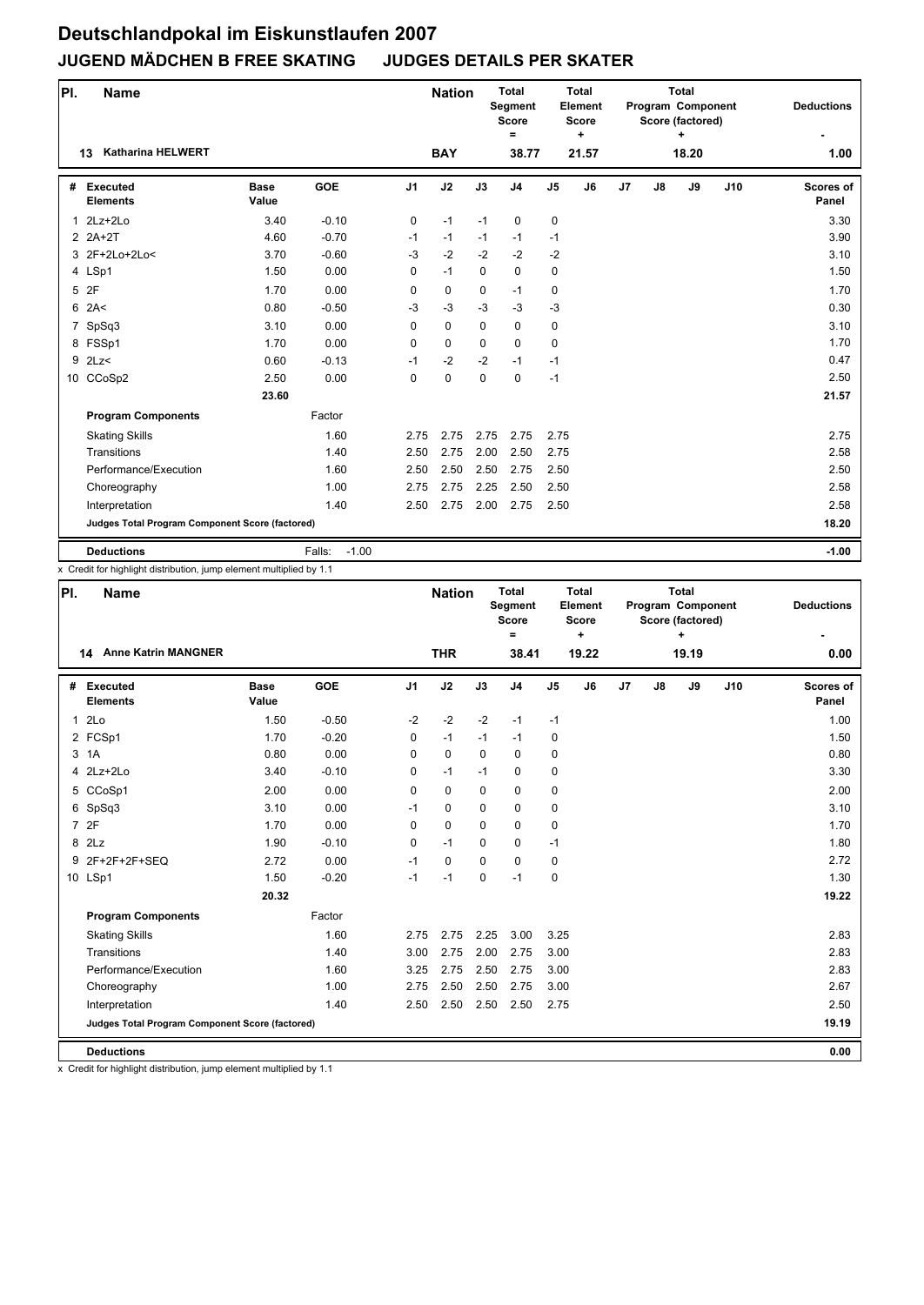| PI. | <b>Name</b>                                     |                      |            |                | <b>Nation</b> |             | <b>Total</b><br>Segment<br><b>Score</b><br>$\equiv$ |                | Total<br>Element<br>Score<br>÷ |    |    | <b>Total</b><br>Program Component<br>Score (factored)<br>÷ |     | <b>Deductions</b>         |
|-----|-------------------------------------------------|----------------------|------------|----------------|---------------|-------------|-----------------------------------------------------|----------------|--------------------------------|----|----|------------------------------------------------------------|-----|---------------------------|
|     | <b>Freya BRANDTMANN</b><br>15                   |                      |            |                | <b>NRW</b>    |             | 37.07                                               |                | 15.70                          |    |    | 21.37                                                      |     | 0.00                      |
| #   | <b>Executed</b><br><b>Elements</b>              | <b>Base</b><br>Value | <b>GOE</b> | J <sub>1</sub> | J2            | J3          | J <sub>4</sub>                                      | J <sub>5</sub> | J <sub>6</sub>                 | J7 | J8 | J9                                                         | J10 | <b>Scores of</b><br>Panel |
|     | $1.1A+2T$                                       | 2.10                 | 0.00       | 0              | 0             | $\mathbf 0$ | $\pmb{0}$                                           | 0              |                                |    |    |                                                            |     | 2.10                      |
|     | 2 1F+2T                                         | 1.80                 | 0.00       | 0              | 0             | $\mathbf 0$ | $\mathbf 0$                                         | 0              |                                |    |    |                                                            |     | 1.80                      |
|     | 3 1Lz+2T                                        | 1.90                 | 0.00       | 0              | 0             | 0           | $\mathbf 0$                                         | 0              |                                |    |    |                                                            |     | 1.90                      |
|     | 4 FCSp2                                         | 2.00                 | 0.00       | 0              | 0             | 0           | 0                                                   | 0              |                                |    |    |                                                            |     | 2.00                      |
| 5   | 1A                                              | 0.80                 | 0.00       | 0              | 0             | $\mathbf 0$ | $\mathbf 0$                                         | 0              |                                |    |    |                                                            |     | 0.80                      |
| 6   | 2Lo                                             | 1.50                 | $-0.20$    | $-1$           | 0             | $\Omega$    | $-1$                                                | $-1$           |                                |    |    |                                                            |     | 1.30                      |
|     | 7 1F                                            | 0.50                 | 0.00       | $\mathbf 0$    | $\Omega$      | $\Omega$    | $\mathbf 0$                                         | 0              |                                |    |    |                                                            |     | 0.50                      |
|     | 8 CCoSp1                                        | 2.00                 | 0.00       | $-1$           | 0             | 0           | $\mathbf 0$                                         | 0              |                                |    |    |                                                            |     | 2.00                      |
| 9   | SpSq1                                           | 1.80                 | 0.00       | 0              | 0             | 0           | $\mathbf 0$                                         | 0              |                                |    |    |                                                            |     | 1.80                      |
|     | 10 LSp1                                         | 1.50                 | 0.00       | 0              | 0             | 0           | $\mathbf 0$                                         | 0              |                                |    |    |                                                            |     | 1.50                      |
|     |                                                 | 15.90                |            |                |               |             |                                                     |                |                                |    |    |                                                            |     | 15.70                     |
|     | <b>Program Components</b>                       |                      | Factor     |                |               |             |                                                     |                |                                |    |    |                                                            |     |                           |
|     | <b>Skating Skills</b>                           |                      | 1.60       | 3.25           | 3.25          | 3.00        | 3.25                                                | 3.25           |                                |    |    |                                                            |     | 3.25                      |
|     | Transitions                                     |                      | 1.40       | 3.00           | 3.25          | 2.00        | 3.00                                                | 3.00           |                                |    |    |                                                            |     | 3.00                      |
|     | Performance/Execution                           |                      | 1.60       | 3.50           | 3.00          | 2.50        | 3.00                                                | 3.00           |                                |    |    |                                                            |     | 3.00                      |
|     | Choreography                                    |                      | 1.00       | 3.25           | 3.00          | 2.00        | 3.00                                                | 3.25           |                                |    |    |                                                            |     | 3.08                      |
|     | Interpretation                                  |                      | 1.40       | 3.25           | 3.00          | 2.50        | 2.75                                                | 3.00           |                                |    |    |                                                            |     | 2.92                      |
|     | Judges Total Program Component Score (factored) |                      |            |                |               |             |                                                     |                |                                |    |    |                                                            |     | 21.37                     |
|     | <b>Deductions</b>                               |                      |            |                |               |             |                                                     |                |                                |    |    |                                                            |     | 0.00                      |

x Credit for highlight distribution, jump element multiplied by 1.1

| PI.            | <b>Name</b>                                     |                      |                   |                | <b>Nation</b> |          | <b>Total</b><br>Segment<br><b>Score</b><br>$\equiv$ |                | <b>Total</b><br>Element<br>Score<br>٠ |                |    | <b>Total</b><br>Program Component<br>Score (factored)<br>۰ |     | <b>Deductions</b>         |
|----------------|-------------------------------------------------|----------------------|-------------------|----------------|---------------|----------|-----------------------------------------------------|----------------|---------------------------------------|----------------|----|------------------------------------------------------------|-----|---------------------------|
|                | <b>Susann SAUER</b><br>16                       |                      |                   |                | <b>SAS</b>    |          | 33.56                                               |                | 14.64                                 |                |    | 19.92                                                      |     | 1.00                      |
| #              | <b>Executed</b><br><b>Elements</b>              | <b>Base</b><br>Value | <b>GOE</b>        | J <sub>1</sub> | J2            | J3       | J <sub>4</sub>                                      | J <sub>5</sub> | J6                                    | J <sub>7</sub> | J8 | J9                                                         | J10 | <b>Scores of</b><br>Panel |
| $\mathbf{1}$   | 2F                                              | 1.70                 | 0.00              | $\mathbf 0$    | $\mathbf 0$   | 0        | 0                                                   | 0              |                                       |                |    |                                                            |     | 1.70                      |
| $\overline{2}$ | 2A                                              | 3.30                 | $-2.10$           | $-3$           | $-3$          | $-3$     | $-3$                                                | $-3$           |                                       |                |    |                                                            |     | 1.20                      |
|                | 3 FCSp1                                         | 1.70                 | 0.00              | $\mathbf 0$    | 0             | $\Omega$ | 0                                                   | 0              |                                       |                |    |                                                            |     | 1.70                      |
|                | 4 2Lz+2Lo<                                      | 2.40                 | $-0.60$           | $-2$           | $-2$          | $-2$     | $-2$                                                | $-2$           |                                       |                |    |                                                            |     | 1.80                      |
|                | 5 2A<+SEQ                                       | 0.64                 | $-0.50$           | $-3$           | $-3$          | $-3$     | $-3$                                                | $-2$           |                                       |                |    |                                                            |     | 0.14                      |
|                | 6 CUSp1                                         | 1.70                 | 0.00              | 0              | $\mathbf 0$   | 0        | 0                                                   | 0              |                                       |                |    |                                                            |     | 1.70                      |
| 7              | SpSq1                                           | 1.80                 | 0.00              | $\Omega$       | $\mathbf 0$   | $\Omega$ | $-1$                                                | 0              |                                       |                |    |                                                            |     | 1.80                      |
|                | 8 2F+2Lo                                        | 3.20                 | $-0.60$           | $-2$           | $-2$          | $-2$     | $-2$                                                | $-2$           |                                       |                |    |                                                            |     | 2.60                      |
|                | 9 FCCoSp1                                       | 2.00                 | 0.00              | $\Omega$       | $\pmb{0}$     | $\Omega$ | 0                                                   | 0              |                                       |                |    |                                                            |     | 2.00                      |
|                |                                                 | 18.44                |                   |                |               |          |                                                     |                |                                       |                |    |                                                            |     | 14.64                     |
|                | <b>Program Components</b>                       |                      | Factor            |                |               |          |                                                     |                |                                       |                |    |                                                            |     |                           |
|                | <b>Skating Skills</b>                           |                      | 1.60              | 3.00           | 3.00          | 2.75     | 3.25                                                | 3.25           |                                       |                |    |                                                            |     | 3.08                      |
|                | Transitions                                     |                      | 1.40              | 2.75           | 3.00          | 2.00     | 2.75                                                | 3.00           |                                       |                |    |                                                            |     | 2.83                      |
|                | Performance/Execution                           |                      | 1.60              | 2.75           | 2.75          | 2.75     | 2.75                                                | 2.75           |                                       |                |    |                                                            |     | 2.75                      |
|                | Choreography                                    |                      | 1.00              | 3.00           | 2.75          | 2.25     | 2.50                                                | 2.75           |                                       |                |    |                                                            |     | 2.67                      |
|                | Interpretation                                  |                      | 1.40              | 2.75           | 2.75          | 3.00     | 2.75                                                | 3.00           |                                       |                |    |                                                            |     | 2.83                      |
|                | Judges Total Program Component Score (factored) |                      |                   |                |               |          |                                                     |                |                                       |                |    |                                                            |     | 19.92                     |
|                | <b>Deductions</b>                               |                      | $-1.00$<br>Falls: |                |               |          |                                                     |                |                                       |                |    |                                                            |     | $-1.00$                   |